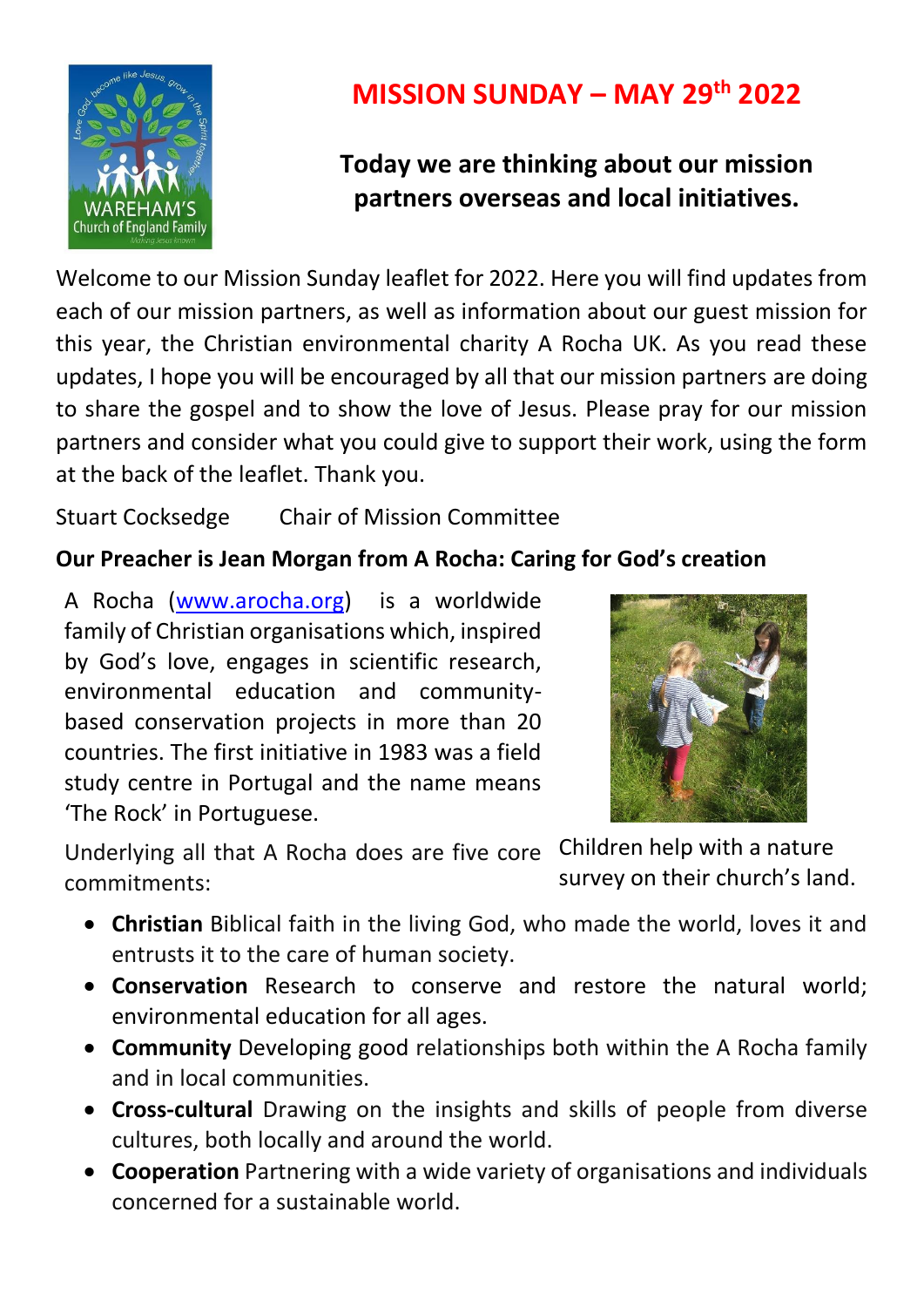A Rocha UK [\(www.arocha.org.uk\)](http://www.arocha.org.uk/) started life in Southall, west London, in 2001. The charity currently works with:

- **Churches** through the Eco Church programme;
- **Christian leaders** through inter-denominational convening work;
- **Families and individuals** through the Wild Christian programme, supporting people to enjoy, nurture and protect nature locally, and more widely by campaigning;
- **Christian land managers** through the Partners in Action network, inspiring and enabling others to manage land for the benefit of people and nature.

Responding to the biblical mandate to care for the earth, and demonstrating Christian hope for God's world, this expression of Christian mission is ever more critical in this time of climate and nature crises.

## **How are our mission partners doing?**

## **Ruth Guinness, with SIM (Serving in Mission) in Malawi**

Did you know that, worldwide, more than 90% of pastors have either had no training, or have only had some informal theological education? The ministry of theological education is much needed to build and equip the church for its mission in bringing the gospel to the ends of the earth.



It is exciting to play my part through taking on a global role within SIM. As the 'Ministry Point Person' for Theological and Missiological Education, I will network with others engaged in theological education and stimulate discussion so that we might become more effective. I have been invited to join a small workgroup revising the standards used for the accreditation of evangelical theological education in Africa. We will meet in Kenya at the end of June. It's a strategic opportunity, and a privilege to be involved in this.

Here in Malawi, I'm working with a small team of missionaries all involved in some way or another in church leadership development and discipleship. In July I will be teaching at a retreat for pastors and their wives. Many are former students of mine, and it is great being able to re-connect with them. I've heard from several about the challenges they face, and it's good to have an opportunity to encourage them.

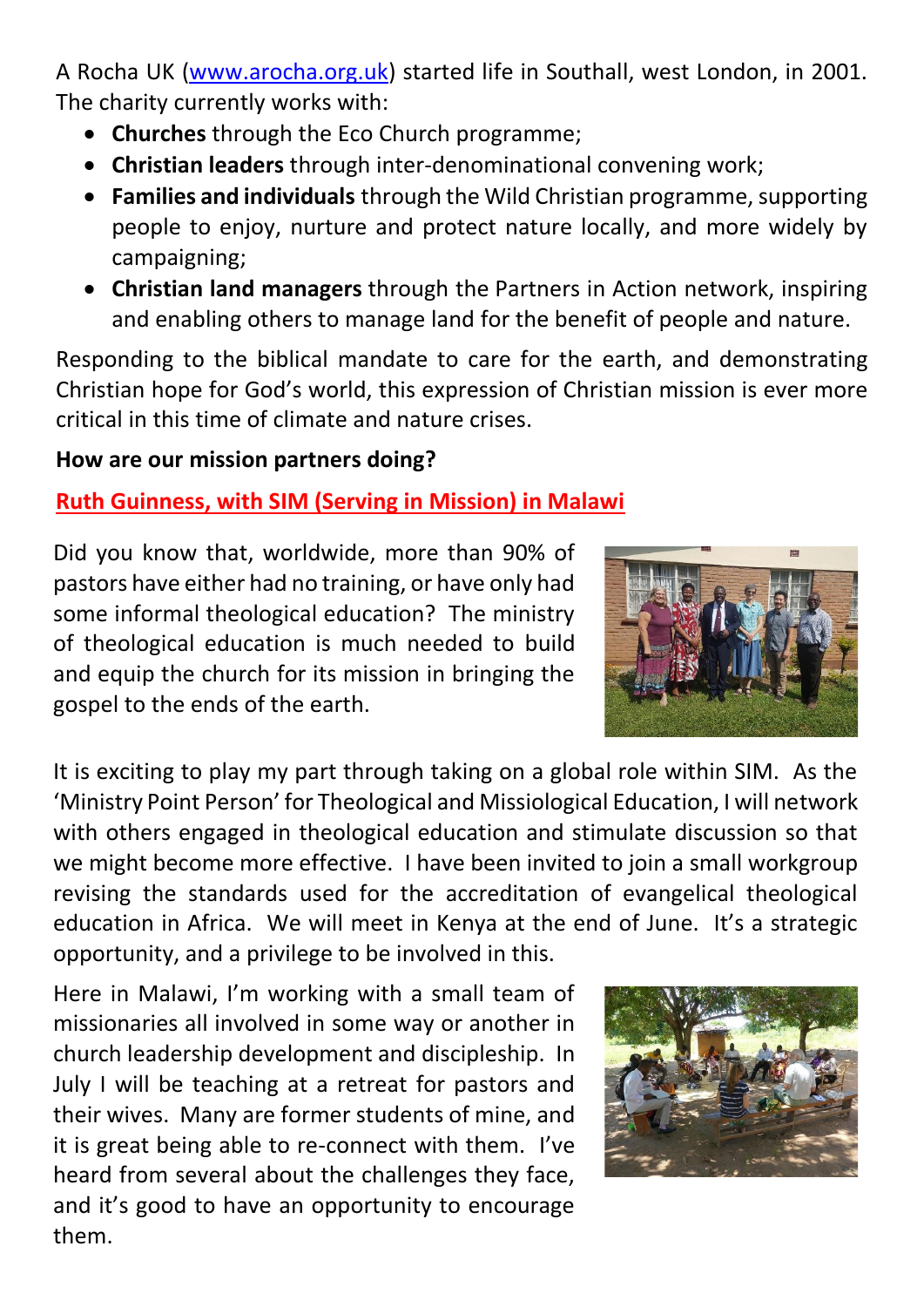Prayer points:

- Praise for God's guidance as I've taken on new roles this year.
- Praise for opportunities to meet with and learn from others worldwide.
- Pray that I will listen and learn well as I continue on a steep learning curve.
- Pray for wisdom for the workgroup meeting in Kenya, that the revised standards would lead to excellence in theological education.
- Pray for pastors and their families in the Africa Evangelical Church, that they may be encouraged in their walk with God.

Thank you so much for your support.

## **Mission to Seafarers**

We first started including the Missions to Seafarers as our Mission partner when former Team Rector, Canon Andy Bowerman joined them as their Regional Director for the Middle East and South Asia in 2018. Andy has now left this post to become the next Dean of Bradford Cathedral.

However, the need for support of this charity still remains and so for the time being it will remain a mission partner. 90% of world trade is conducted by sea, which involves 1.5 million men and women serving onboard ships of various sizes, types and seaworthiness. Often away from home for several months (sometimes years) at a time, life onboard can be very lonely, isolating and demanding as well as being very dangerous. The Mission to Seafarers play a vital part in providing spiritual, emotional and practical support for those who work at sea, and the families they leave behind.

#### **Malcolm and Yanet Taylor with YWAM in the Dominican Republic.**

Five years ago, the Taylor family embarked on a journey of founding YWAM Series 23, a ministry to minister to the people of San Pedro de Macoris in the Dominican Republic. Prior to founding YWAM Series 23, Malcolm spent ten years leading teams in the construction of homes for families and coordinated the construction of over 800 homes in Mexico and the Dominican Republic.



The name of that program is 'Homes of Hope', but what is a home if there are relationship issues, and divorce is rife? What is a home if children are not cared for? What is a home if the children are absent from school and are sent out to the streets to work? What is a home if there are parenting struggles?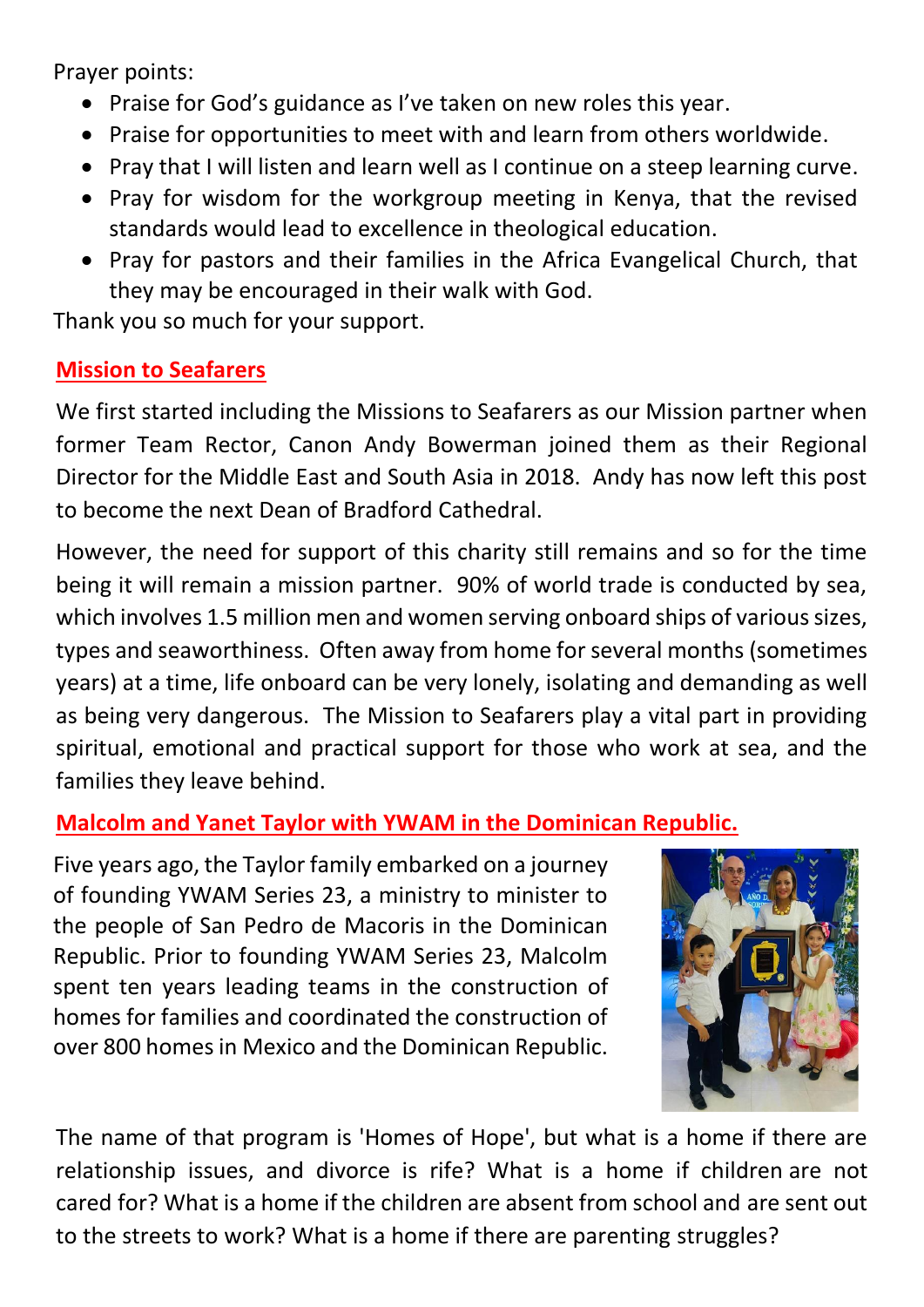Today, Malcolm, Yanet, Patricia, and Samuel are ministering to families to bring hope into their homes. They are working closely with the city's pastors, presenting programmes on radio and TV teaching about marriage and parenting values, leading evangelistic and community outreaches, hosting prayer times in public institutions, sharing marriage and pre-marriage courses, teaching in conferences and much more...

Please pray with them as they seek the Lord's guidance how to resource their family's needs as volunteer missionaries and their ministry:

- Pray for the return of visiting mission teams to build homes and renovate local Churches.
- Pray for increased monthly donors to help sustain their family's needs.
- Pray for sponsorship for the education of Patricia and Samuel.
- Pray that each of their ministries will be a blessing to the people of the Dominican Republic.

For more information please visit: [www.ywamseries23.org](http://www.ywamseries23.org/) Email: [info@ywamseries23.org](mailto:info@ywamseries23.org)

### **Terekeka School in South Sudan by Mike Quinlan**

Wareham Parish has had a link with St Stephen's School in Terekeka since 2005 and I was privileged to visit the school in March 2020 and meet Bishop Paul Modi and senior staff. South Sudan is one of the poorest countries in the world and has the highest rate of illiteracy with only 27% of the population able to read and write.



St Stephen's School provides education for over 800 children at primary and secondary levels. Children join the school at different ages. So, there may be 18 year-old students still in Primary School classes. Sadly, the proportion of girls decreases higher up the school as many girls are withdrawn by their parents for early marriages or to help in the home. The parents are asked to pay fees, which range from £12 to £30 per year, but about half of the parents are unable to pay even these small amounts. The money that we send helps to supplement these fees, to pay teachers' salaries and to pay for repair of buildings and resources.

We aim as a parish to give at least £3,000 each year but in the last two years we have sent over £4,000 each year, despite the loss of income from coffee after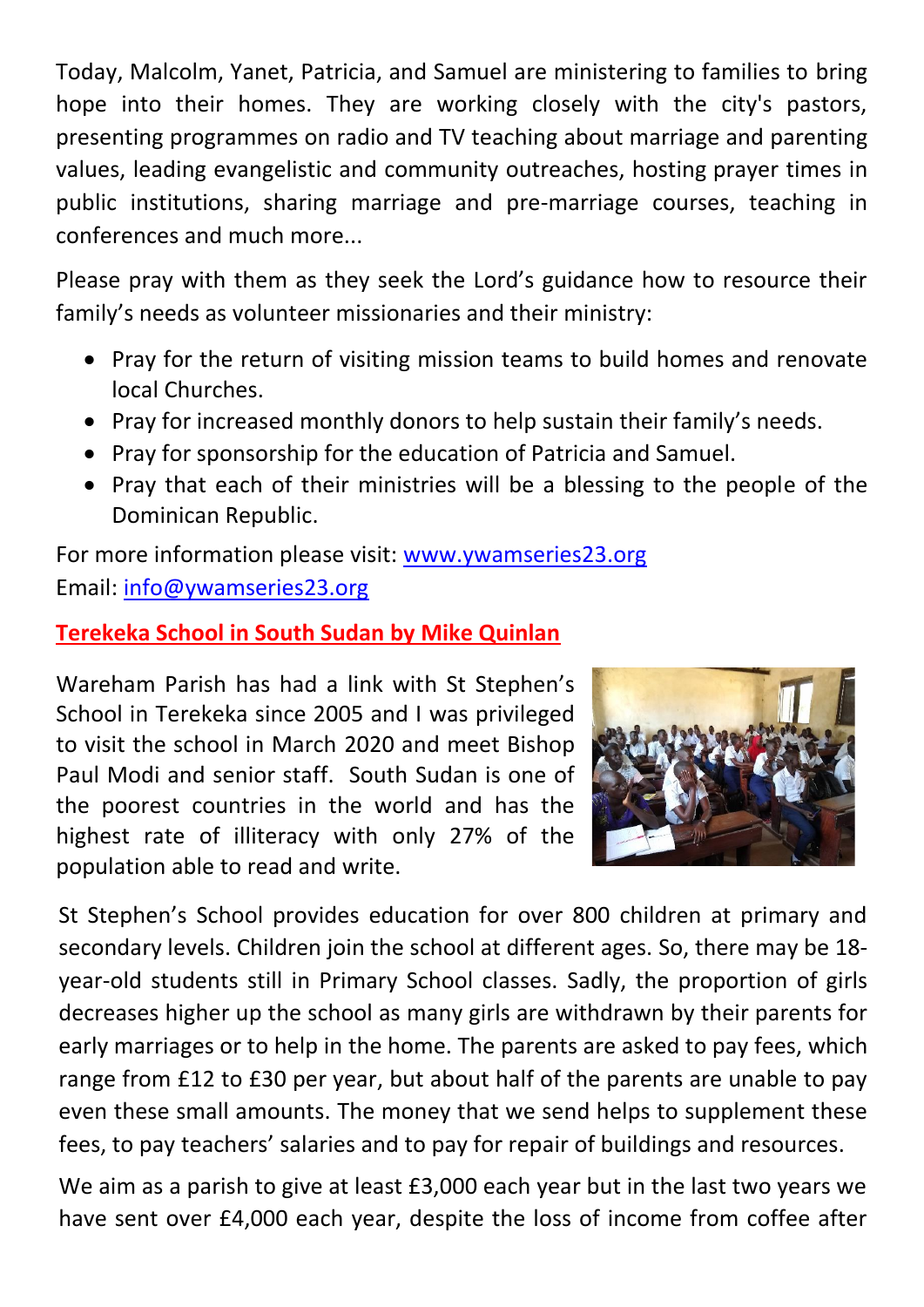church and collections at school carol services. We are really grateful to all who have given generously on Mission Sundays in 2020 and 2021. After we sent money in January this year Bishop Paul emailed to say: 'Thank you so much for the transfer you made. This came on time as we had need for two classes which had financial shortages but now you have solved our problems.'

Bishop Paul is very busy in his Diocese, running training conferences, ordaining priests and deacons, visiting different churches and attending peace conferences. South Sudan is badly affected by communal violence, but the church is working hard to bring peace between different groups.

We are hoping that Bishop Paul and his wife, Mama Edina, will be able to visit us in Wareham from  $8<sup>th</sup>$ to 12<sup>th</sup> August this year following the Lambeth conference.



#### **What about our local initiatives? How are they doing?**

#### **Not Just Sundaes, in South Street**

We were able to reopen fully, after the lifting of the of pandemic restrictions, in May 2021. The majority of the volunteers have returned along with our regular customers. We also have been blessed by those who do work experience with us from local organisations who support those with special needs, such as Employ my Ability and Allsort'd.



We have been pleased to welcome back the groups that use our premises regularly. These include Dorchester Volunteer Centre, Needlework and Knitting group, play therapy, Recovery Support Group, First Point and many others; and Hilary Bond holds an 'open table' session on Thursdays, where all are welcome for discussion.

Our outreach to the community continues with the suspended coffee scheme, where we are able to pass on sustenance to those who are in need. We have been proud to become the home of the Wareham and Sandford Community Fridge.

Felicity Roberts, Café Manager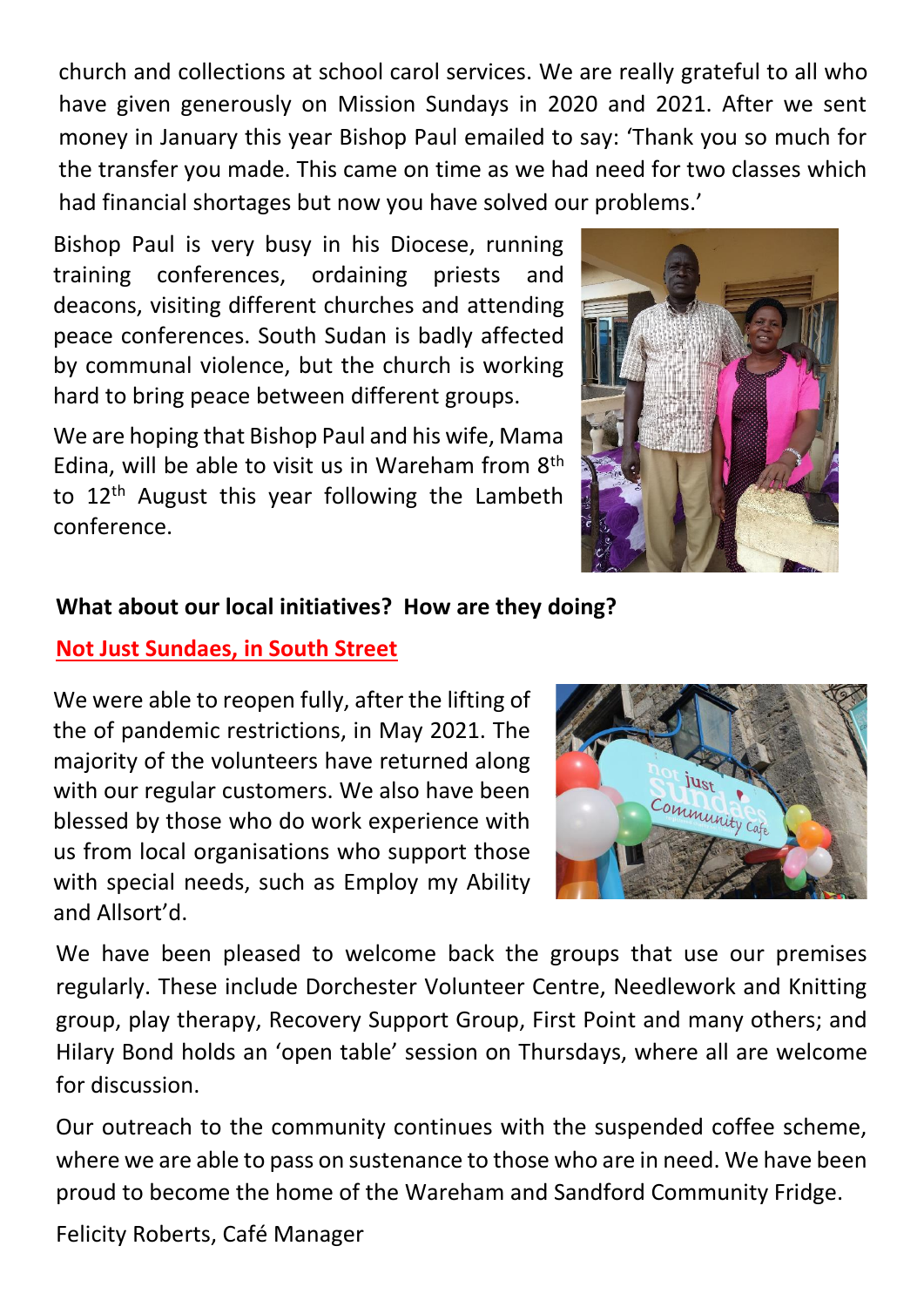### **The Wareham Blessing Fund**

The Blessing Fund is now in its seventh year of existence. It was originally formed to try to meet acute need and it was our intention that it should be a resource for all of the churches in the Wareham area to bless the community in which we live.

Since 2015, the fund has been supported through regular giving and donations large and small. To date you have raised and we have spent a good proportion of some £24,198. And, in the last twelve months alone, we have spent a little over £4,405 providing items such as: Washing machines, Fridge/Freezers, Carpets, Car Tyres, Fuel and Groceries, a Sofa Bed to give a young mum somewhere to sleep, and we were even able to assist with the cost of fees to enable a couple to get married.

We cannot thank you enough for your enormous generosity without which many in our community would struggle just to keep going. The Blessing Fund is a tremendous witness showing that you, the Church, cares about all in our community.

Thank you all so very much.

Barbara and Steve Wells and Jean Dixon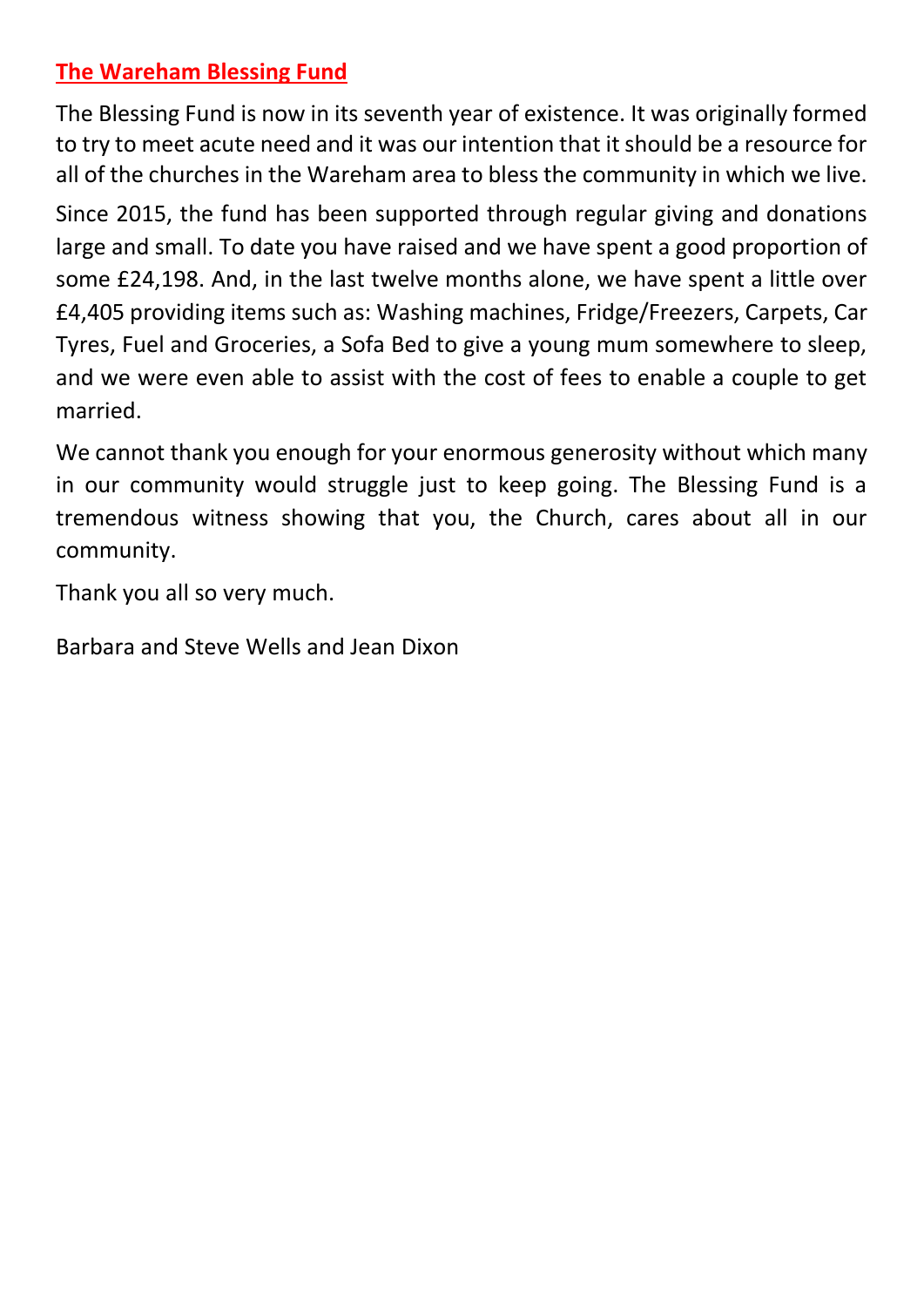#### **How can you help?**

**Firstly, please use the updates in this document to help you to pray for our mission partners overseas and locally.**

**Secondly, if you are able to give financially to support our mission partners, donations can be made through the online giving page**  <https://ladystmarywareham.myiknowchurch.co.uk/giving> **using the drop-down bar to select your chosen Mission Partner.** 

**If you would like to give to more than one, please use the 'Mission Sunday 2022' drop-down bar and send an email to Debs Barclay at**  [parish.office@warehamchurches.org.uk](mailto:parish.office@warehamchurches.org.uk) **to let her know the amounts to go to each of your chosen Mission Partners.**

**If you are not able to give online, you can use the attached response form and put your donation (cheque or cash) and the form in an envelope marked 'Mission Sunday'. This can either be placed in the collection bowl or delivered to the Church Office, which is now open from 9am to 1pm on Mondays, Wednesdays and Fridays. It would be helpful if donations could be received by Sunday 19th June.** 

**If you would like further information about any of the people or organisations mentioned please also contact the Parish Office on 01929 550905 or Email:** [parish.office@warehamchurches.org.uk](mailto:parish.office@warehamchurches.org.uk)

**Thank you for supporting God's church in mission, both overseas and locally, during this challenging time.**

**This bulletin comes to you from the PCC's Mission Committee.**